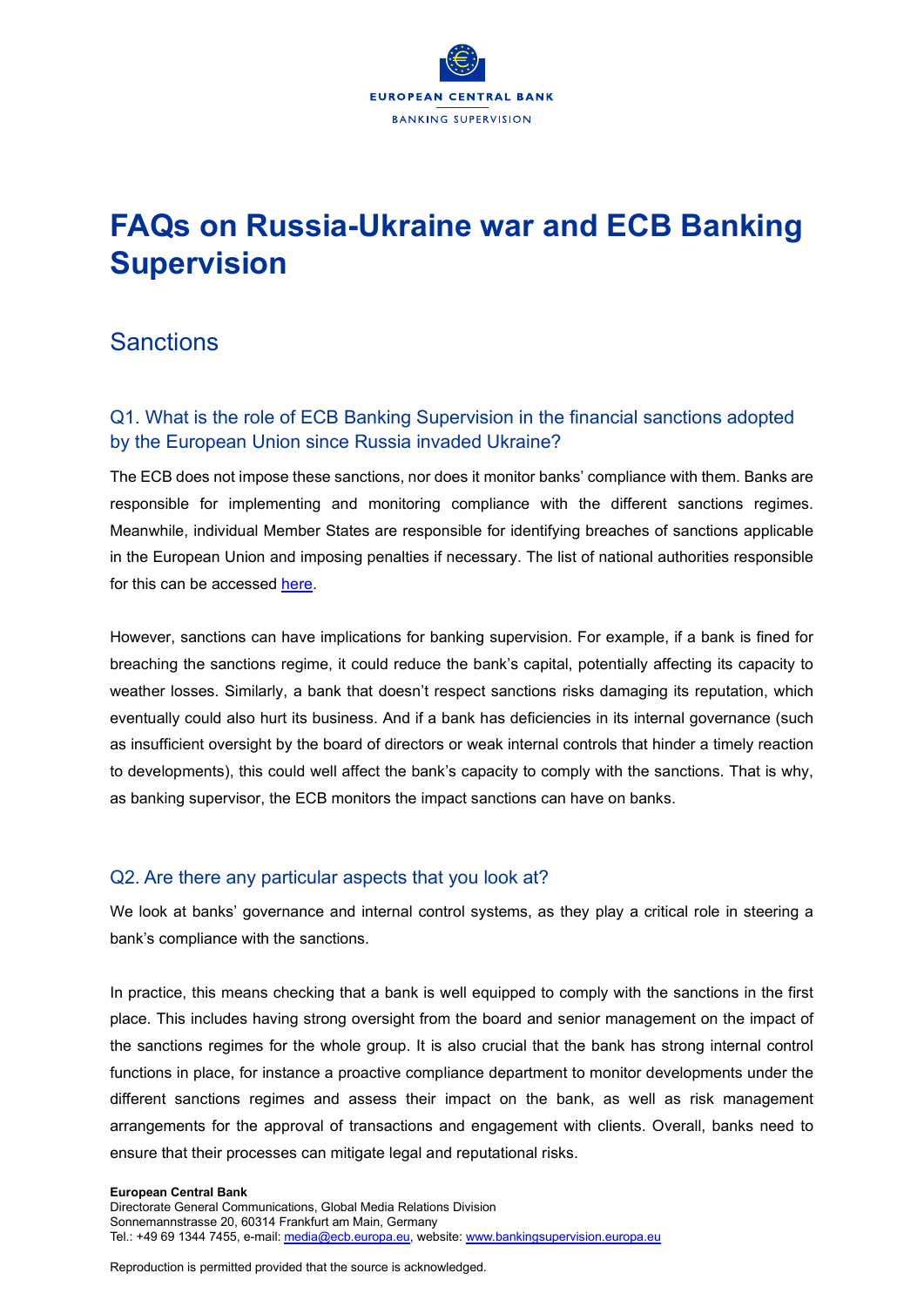### Q3. What should a bank do if unsure about what is prohibited under the sanctions?

Banks and other financial institutions in Europe are called upon to implement and comply with the financial sanctions adopted in response to Russia's invasion of Ukraine. The ECB does not have a mandate to assess and enforce banks' compliance with the different sanctions regimes. The European Commission provides clarifications and answers queries on the scope and implementation of these measures in the European Union. Its FAQ can be accessed [here.](https://ec.europa.eu/commission/presscorner/detail/en/qanda_22_1401) The [European Banking Authority](https://www.eba.europa.eu/eba-calls-financial-institutions-ensure-compliance-sanctions-against-russia-following-invasion) is helping the Commission to collect and filter such queries. Queries can be sent to [eba.sanctions.qa@eba.europa.eu.](mailto:eba.sanctions.qa@eba.europa.eu)

### Q4. What happens if banks do not comply with financial sanctions?

Banks are themselves responsible for implementing and monitoring compliance with the different sanctions regimes. Only the relevant national competent authority can determine whether a sanctions regime has been breached. The list of national authorities in charge of implementing sanctions can be accessed [here.](https://ec.europa.eu/info/sites/default/files/business_economy_euro/banking_and_finance/documents/national-competent-authorities-sanctions-implementation_en.pdf)

A competent authority may use its own powers to act in the event of a breach, for example by imposing a fine. Furthermore, the violation of sanctions could also trigger criminal investigations and possible legal action, along with significant reputational issues for banks.

If the national competent authority in charge finds that a bank has breached the sanctions regime, the ECB, as supervisor, can respond to the situation within its own remit. This may imply assessing the impact of the breach on the bank's resilience or taking the breach into account when assessing the bank's governance framework during the annual [Supervisory Review and Evaluation Process.](https://www.bankingsupervision.europa.eu/banking/srep/html/index.en.html) It could also play a role when assessing the bank's **authorisations**, or in "fit and proper" procedures to assess the suitability of managers. The ECB will always consider any supervisory measures from a prudential perspective rather than from a sanctions perspective.

# Banks' exposures to Russia and Ukraine

Q5. How large are the exposures of European banks in Russia and Ukraine?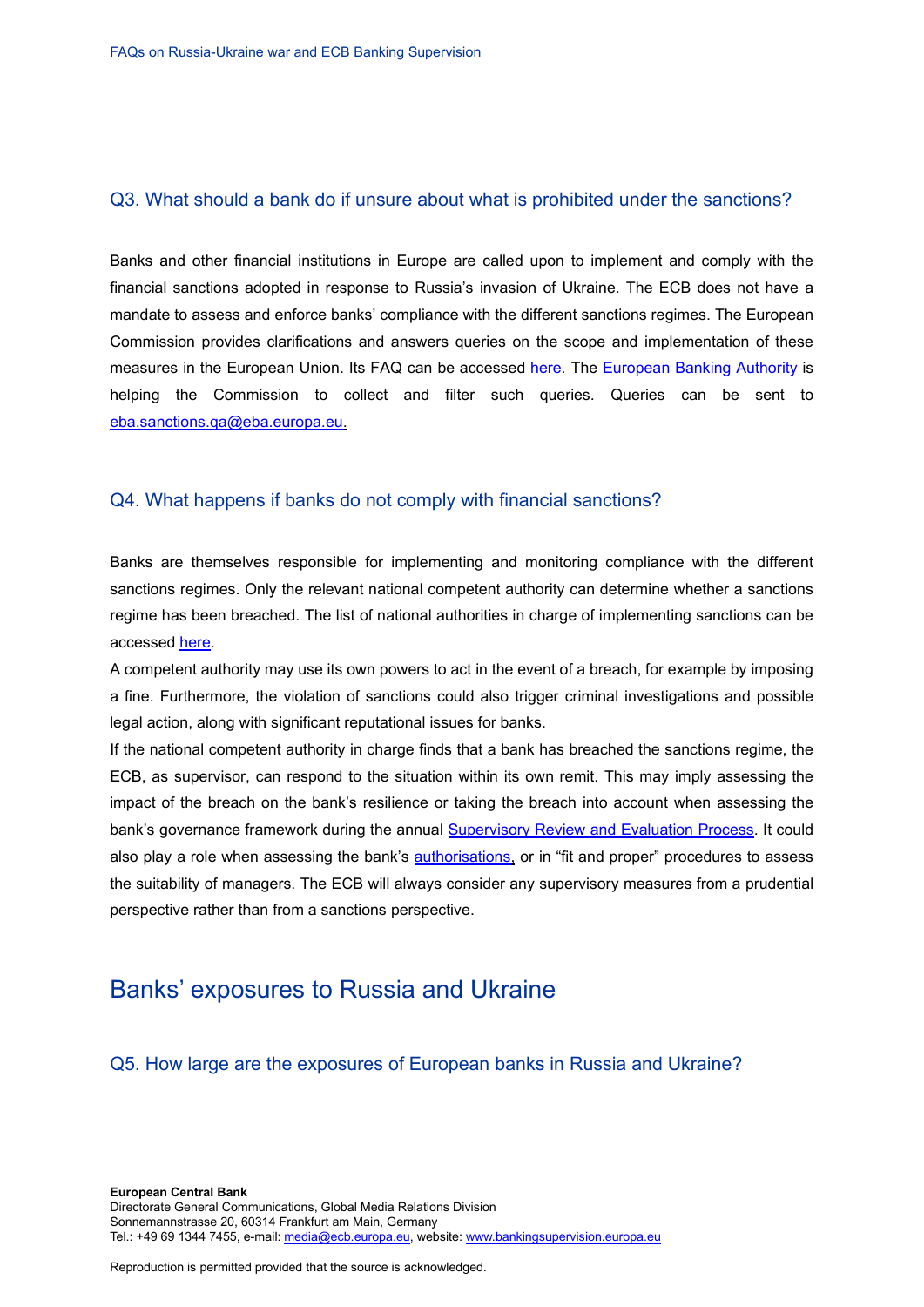Total direct banking sector exposures to Russia and Ukraine are limited. Credit exposures to Russian counterparties at the end of 2021 were around €70 billion and mostly concentrated among a handful of significant banks. Both securities exposures, at €5 billion, and derivatives exposures are also limited. Banks are currently reducing their exposures. Overall, the capital positions of euro area banks operating in Russia are solid. So, even in "walk away" scenarios, where a bank decides to quit the Russian market entirely, potential losses should be manageable.

At the same time, it is difficult to quantify the potential second-round effects on the banking sector. These effects may result from increased uncertainty, volatility in financial markets or a repricing of some assets. A repricing of commodities, in particular, would also affect the macroeconomic outlook. And precisely because second-round effects are difficult to track, supervisors remain vigilant and are in constant dialogue with banks about them.

# **Miscellaneous**

#### Q6. Was Sberbank declared as "failing or likely to fail" because of the sanctions?

The **ECB's decision** to declare Sberbank Europe AG (Austria) and its two subsidiaries in Croatia and Slovenia as failing or likely to fail was neither a political decision nor a sanction. It was not a response either to the war itself or to the sanctions.

The decision was based solely on prudential concerns about liquidity. Following the Russian invasion of Ukraine and the first round of sanctions, Sberbank Europe AG and its subsidiaries in Croatia and Slovenia experienced substantial liquidity outflows. And as the banks were not going to have enough liquidity to cover requests for payment, the ECB assessed them as failing or likely to fail.

### Q.7 What impact is Russian retaliation against European banks operating in the country expected to have on the European banking system?

Sanctions and retaliatory measures are prompting banks to reduce their direct exposures to Russia through cross-border credit and derivative positions. Under extreme conditions, such measures may also lead banks to consider selling or abandoning their Russian operations. ECB Banking Supervision is in close contact with the banks most affected. We will ensure the potential risks and operational issues involved in such decisions are properly considered.